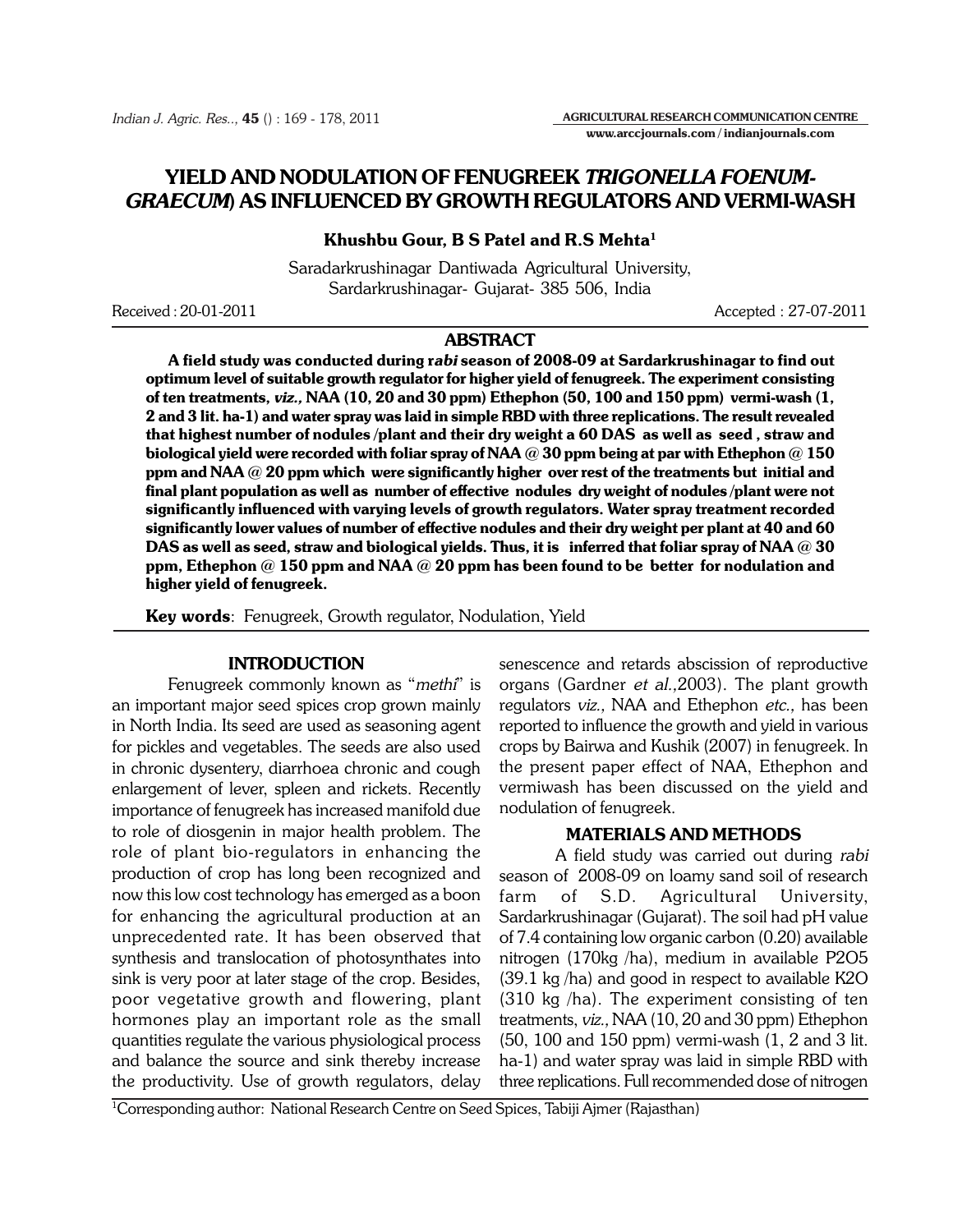| Treatments                         | Plant population $/m^2$ |             | Number of          | Number of nodules<br>/plant |        | Nodules weight<br>$(mg$ /plant) |                       |
|------------------------------------|-------------------------|-------------|--------------------|-----------------------------|--------|---------------------------------|-----------------------|
|                                    | Initial                 | At maturity | branches<br>/plant |                             |        |                                 |                       |
|                                    |                         |             |                    | 40 DAS                      | 60 DAS | 40 DAS                          | 60 DAS                |
| Control (W.S.)                     | 32.9                    | 31.3        | 3.0                | 4.52                        | 6.20   | 8.25                            | $14.11^x$             |
| NAA 10 ppm                         | 33.3                    | 31.5        | 3.3                | 4.92                        | 7.80   | 8.75                            | $16.68^{VI}$          |
| NAA 20 ppm                         | 31.9                    | 31.4        | 4.0                | 5.04                        | 8.80   | 8.45                            | 19.43 !!!             |
| NAA 30 ppm                         | 33.1                    | 31.6        | 4.3                | 5.06                        | 9.90   | 9.05                            | 19.73 <sup>1</sup>    |
| Ethephon 50 ppm                    | 31.3                    | 31.6        | 3.1                | 4.85                        | 7.30   | 8.50                            | $16.37$ <sup>II</sup> |
| Ethephon 100 ppm                   | 31.8                    | 31.1        | 3.3                | 4.92                        | 8.14   | 8.75                            | $16.95^{N}$           |
| Ethephon 150 ppm                   | 32.1                    | 31.3        | 4.1                | 4.70                        | 9.46   | 8.80                            | $19.61$ <sup>II</sup> |
| Vermi-wash 1 lit. ha <sup>-1</sup> | 31.9                    | 30.6        | 3.1                | 4.65                        | 6.90   | 8.24                            | 14.54 <sup>IX</sup>   |
| Vermi-wash 2 lit. ha <sup>-1</sup> | 32.2                    | 31.3        | 3.2                | 4.78                        | 7.10   | 8.60                            | 15.89VIII             |
| Vermi-wash 3 lit. ha <sup>-1</sup> | 31.2                    | 31.5        | 3.3                | 4.80                        | 8.00   | 8.24                            | $16.84^v$             |
| $SEm.(\pm)$                        | 1.5                     | 1.6         | 0.2                | 0.23                        | 0.34   | 0.41                            | 0.79                  |
| CD(<br>$P = 0.05$                  | <b>NS</b>               | <b>NS</b>   | 0.6                | <b>NS</b>                   | 1.00   | <b>NS</b>                       | 2.35                  |

TABLE 1: Effect of different growth regulators and vermi-wash on plant population, number of branches /plant number of effective nodules /plant and nodules weight /plant

and phosphorus was applied through DAP and urea at the time of sowing basal dose. Sowing was done at 30 cm row-to-row spacing using 20 kg seeds per ha. The fenugreek variety GF-2 was sown on 18 th Nov,2008. The foliar spray of Ethephon  $@$  50, 100 and 150 ppm, NAA  $@$  10,20 and 30 ppm was done at pre-flowering stage using a spray volume of 600 liter/ ha. Spray of vermiwash was done  $@1.0$ , 2.0 and 3.0 liter /ha with dilution of 1:5 in normal water at pre-flowering stage. Soil around five randomly selected plants, was moistened and dug out carefully from each plot, washed and used to count the effective nodules having pinkish colour from each plant's root. The dry weight of nodules/ plant was recorded by electronic balance and expressed as mg /plant.

# RESULTS AND DISCUSSION Nodulation and number of branches per plant

The results obtained indicated that highest number of nodules /plant and their dry weight on 60 DAS and branches /plant were recorded with foliar spray of NAA  $@$  30 ppm being at par with Ethephon  $@150$  ppm and NAA  $@20$  ppm which were significantly higher over rest of the treatments but intial and final plant population as well as number of effective nodules dry weight nodules /plant were not significantly influenced with varying levels of growth regulators. Water spray treatment recorded significantly lower values of number of effective nodules, dry weight of nodule/ plant at 40 and 60 DAS. The number of nodules per plant and weight of nodules per plant increased under higher concentration of NAA and Ethephon, which clearly indicated that atmospheric nitrogen fixation capacity